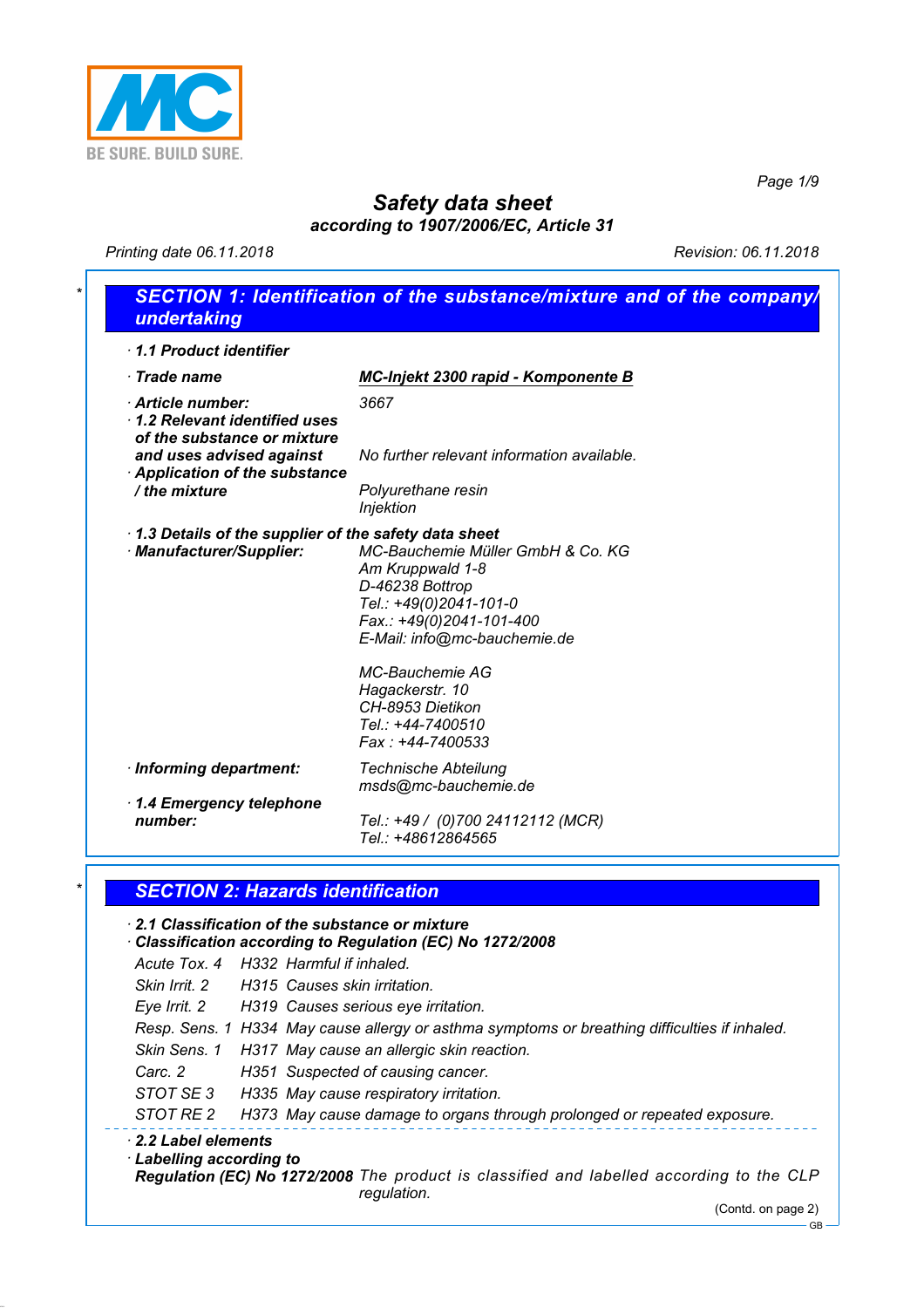

*Page 2/9*

# *Safety data sheet according to 1907/2006/EC, Article 31*

*Printing date 06.11.2018 Revision: 06.11.2018*

*Trade name MC-Injekt 2300 rapid - Komponente B*

|                                      |                              | (Contd. of page 1)                                                                            |
|--------------------------------------|------------------------------|-----------------------------------------------------------------------------------------------|
| · Hazard pictograms                  |                              |                                                                                               |
|                                      |                              |                                                                                               |
|                                      | GHS07<br>GHS08               |                                                                                               |
|                                      |                              |                                                                                               |
| · Signal word                        | Danger                       |                                                                                               |
| · Hazard-determining                 |                              |                                                                                               |
| components of labelling:             |                              | diphenylmethane-4,4'-di-isocyanante                                                           |
| <b>Hazard statements</b>             | H332 Harmful if inhaled.     |                                                                                               |
|                                      | H315 Causes skin irritation. |                                                                                               |
|                                      |                              | H319 Causes serious eye irritation.<br>H334 May cause allergy or asthma symptoms or breathing |
|                                      | difficulties if inhaled.     |                                                                                               |
|                                      |                              | H317 May cause an allergic skin reaction.                                                     |
|                                      |                              | H351 Suspected of causing cancer.                                                             |
|                                      |                              | H335 May cause respiratory irritation.                                                        |
|                                      |                              | H373 May cause damage to organs through prolonged or repeated                                 |
|                                      | exposure.                    |                                                                                               |
| · Precautionary statements           | P <sub>260</sub>             | Do not breathe dust/fume/gas/mist/vapours/                                                    |
|                                      | P <sub>280</sub>             | spray.                                                                                        |
|                                      |                              | Wear protective gloves/protective clothing/eye<br>protection/face protection.                 |
|                                      | P <sub>284</sub>             | [In case of inadequate ventilation] wear                                                      |
|                                      |                              | respiratory protection.                                                                       |
|                                      |                              | P305+P351+P338 IF IN EYES: Rinse cautiously with water for                                    |
|                                      |                              | several minutes. Remove contact lenses, if                                                    |
|                                      |                              | present and easy to do. Continue rinsing.                                                     |
|                                      | P342+P311                    | If experiencing respiratory symptoms: Call a                                                  |
|                                      | P403+P233                    | POISON CENTER/doctor.<br>Store in a well-ventilated place. Keep container                     |
|                                      |                              | tightly closed.                                                                               |
| · Additional information:            |                              | Contains isocyanates. May produce an allergic reaction.                                       |
| 2.3 Other hazards                    |                              |                                                                                               |
| · Results of PBT and vPvB assessment |                              |                                                                                               |
| $\cdot$ PBT:                         | Not applicable.              |                                                                                               |
| $\cdot$ vPvB:                        | Not applicable.              |                                                                                               |

# *\* SECTION 3: Composition/information on ingredients*

# *· 3.2 Chemical characterisation: Mixtures*

*· Description: Active substance with propellant. Mixture consisting of the following components.*

| · Dangerous components:            |                                                                                                                                                                                                                              |                    |
|------------------------------------|------------------------------------------------------------------------------------------------------------------------------------------------------------------------------------------------------------------------------|--------------------|
| CAS: 101-68-8<br>EINECS: 202-966-0 | diphenylmethane-4,4'-di-isocyanante<br>Resp. Sens. 1, H334; Carc. 2, H351; STOT RE 2, H373;<br>Reg.nr.: 01-2119457014-47 Acute Tox. 4, H332; Skin Irrit. 2, H315; Eye Irrit. 2, H319;<br>Skin Sens. 1, H317; STOT SE 3, H335 | 50-70%             |
|                                    |                                                                                                                                                                                                                              | (Contd. on page 3) |

GB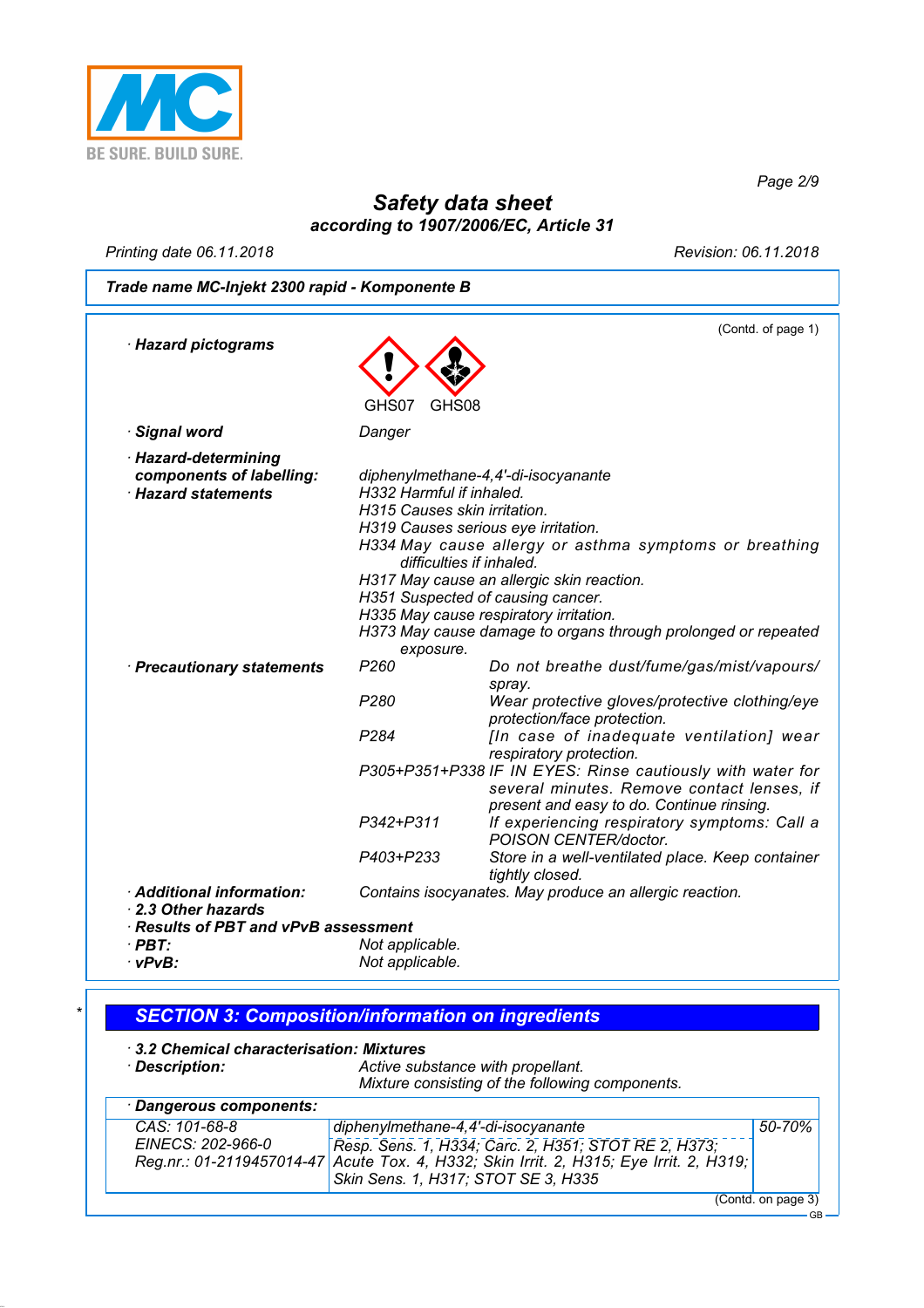

*Page 3/9*

# *Safety data sheet according to 1907/2006/EC, Article 31*

*Printing date 06.11.2018 Revision: 06.11.2018*

#### *Trade name MC-Injekt 2300 rapid - Komponente B*

(Contd. of page 2)

|  | Additional information |
|--|------------------------|
|--|------------------------|

For the wording of the listed hazard phrases refer to section 16.

### *\* SECTION 4: First aid measures*

| <b>General information</b>         | Instantly remove any clothing soiled by the product.                    |
|------------------------------------|-------------------------------------------------------------------------|
|                                    | Take affected persons into the open air.                                |
|                                    | Seek medical treatment.                                                 |
| <b>After inhalation</b>            |                                                                         |
|                                    | Supply fresh air.                                                       |
|                                    | Call a doctor immediately.                                              |
| · After skin contact               | Instantly wash with water and soap and rinse thoroughly.                |
| $\cdot$ After eye contact          | Rinse opened eye for several minutes under running water.               |
|                                    | Seek medical treatment.                                                 |
| After swallowing                   | Call a doctor immediately.                                              |
| 4.2 Most important symptoms        |                                                                         |
| and effects, both acute and        |                                                                         |
| delayed                            | No further relevant information available.                              |
|                                    |                                                                         |
| 4.3 Indication of any              |                                                                         |
| <i>immediate medical attention</i> |                                                                         |
|                                    | and special treatment needed No further relevant information available. |

## *\* SECTION 5: Firefighting measures*

*· 5.1 Extinguishing media · Suitable extinguishing agents CO2, extinguishing powder or water jet. Fight larger fires with water jet or alcohol-resistant foam.*

*· 5.2 Special hazards arising from the substance or mixture Can be released in case of fire Carbon monoxide (CO) Nitrogen oxides (NOx) Under certain fire conditions, traces of other toxic gases cannot be excluded, e.g.: Hydrogen cyanide (HCN) · 5.3 Advice for firefighters*

*· Protective equipment: Wear self-contained breathing apparatus.*

# *\* SECTION 6: Accidental release measures*

*· 6.1 Personal precautions,*

| . b.1 Personal precautions.<br>protective equipment and |                                                                                                    |
|---------------------------------------------------------|----------------------------------------------------------------------------------------------------|
| emergency procedures                                    | Ensure adequate ventilation<br>Use breathing protection against the effects of fumes/dust/aerosol. |
| 6.2 Environmental                                       |                                                                                                    |
| precautions:                                            | Prevent material from reaching sewage system, holes and cellars.<br>(Contd. on page 4)             |
|                                                         | GB                                                                                                 |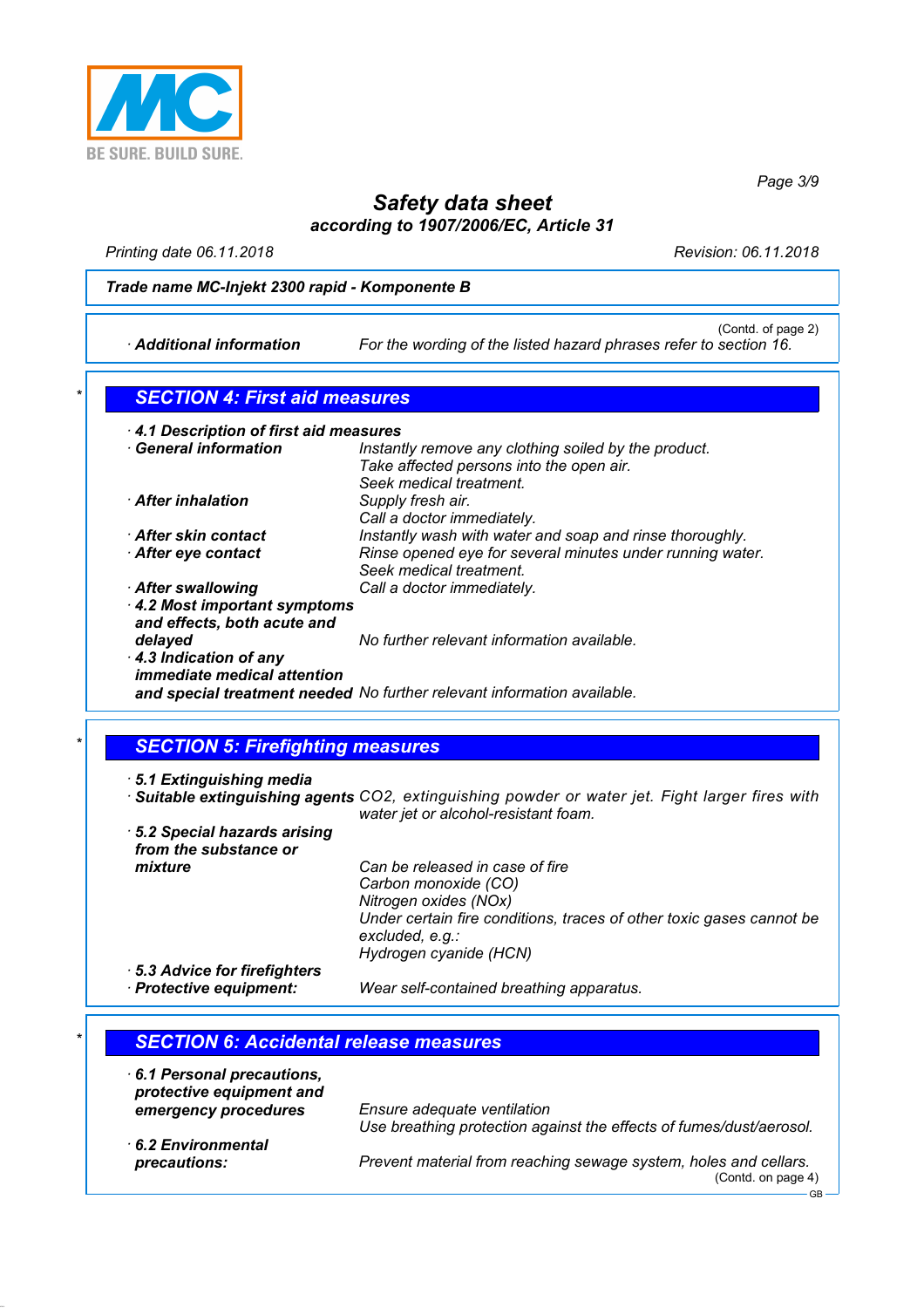

*Page 4/9*

# *Safety data sheet according to 1907/2006/EC, Article 31*

*Printing date 06.11.2018 Revision: 06.11.2018*

*Trade name MC-Injekt 2300 rapid - Komponente B*

| $\cdot$ 6.3 Methods and material for                        | (Contd. of page 3)                                                                                                                                               |
|-------------------------------------------------------------|------------------------------------------------------------------------------------------------------------------------------------------------------------------|
|                                                             | containment and cleaning up: Absorb with liquid-binding material (sand, diatomite, acid binders,<br>universal binders, sawdust).                                 |
|                                                             | Dispose of contaminated material as waste according to item 13.<br>Ensure adequate ventilation.                                                                  |
| $\cdot$ 6.4 Reference to other                              |                                                                                                                                                                  |
| sections                                                    | See Section 7 for information on safe handling<br>See Section 8 for information on personal protection equipment.<br>See Section 13 for information on disposal. |
| <b>SECTION 7: Handling and storage</b>                      |                                                                                                                                                                  |
|                                                             |                                                                                                                                                                  |
| <b>7.1 Precautions for safe</b>                             |                                                                                                                                                                  |
| handling                                                    | Ensure good ventilation/exhaustion at the workplace.<br>Prevent formation of aerosols.                                                                           |
| · Information about protection                              |                                                                                                                                                                  |
| against explosions and fires: No special measures required. |                                                                                                                                                                  |
|                                                             | .7.2 Conditions for safe storage, including any incompatibilities                                                                                                |
| · Storage                                                   |                                                                                                                                                                  |
| Requirements to be met by                                   |                                                                                                                                                                  |
| storerooms and containers:                                  | Store only in the original container.                                                                                                                            |
| · Information about storage in                              |                                                                                                                                                                  |
| one common storage facility:<br>· Further information about | Store away from foodstuffs.                                                                                                                                      |
| storage conditions:                                         | Keep container tightly sealed.                                                                                                                                   |
| 7.3 Specific end use(s)                                     | No further relevant information available.                                                                                                                       |
|                                                             |                                                                                                                                                                  |
|                                                             |                                                                                                                                                                  |
|                                                             | <b>SECTION 8: Exposure controls/personal protection</b>                                                                                                          |
| $\cdot$ Additional information about                        |                                                                                                                                                                  |

*· 8.1 Control parameters*

*· Components with critical values that require monitoring at the workplace:*

#### *101-68-8 diphenylmethane-4,4'-di-isocyanante*

*WEL Short-term value: 0.07 mg/m³ Long-term value: 0.02 mg/m³ Sen; as -NCO*

*· Additional information: The lists that were valid during the compilation were used as basis.*

#### *· 8.2 Exposure controls*

- *· Personal protective equipment*
- *· General protective and*

*hygienic measures Keep away from foodstuffs, beverages and food. Instantly remove any soiled and impregnated garments. Wash hands during breaks and at the end of the work. Avoid contact with the eyes and skin. Do not eat, drink or smoke while working.*

(Contd. on page 5)

GB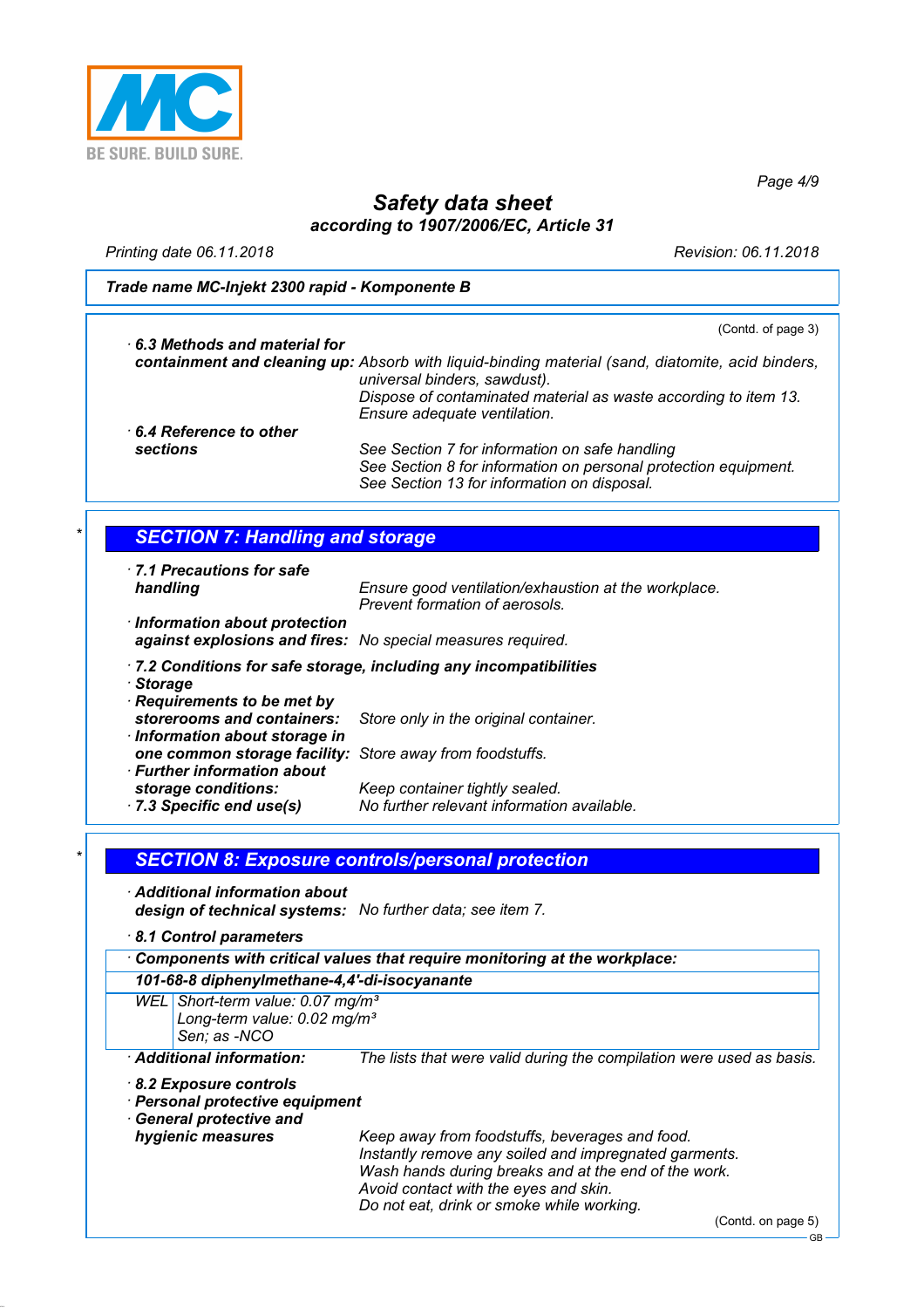

*Page 5/9*

GB

## *Safety data sheet according to 1907/2006/EC, Article 31*

*Printing date 06.11.2018 Revision: 06.11.2018*

*Trade name MC-Injekt 2300 rapid - Komponente B*

|                             | (Contd. of page 4)                                                                                                                                                                                                                                                                                                                                                  |
|-----------------------------|---------------------------------------------------------------------------------------------------------------------------------------------------------------------------------------------------------------------------------------------------------------------------------------------------------------------------------------------------------------------|
| · Breathing equipment:      | Short term filter device:                                                                                                                                                                                                                                                                                                                                           |
| · Protection of hands:      | In case of brief exposure or low pollution use breathing filter<br>apparatus. In case of intensive or longer exposure use breathing<br>apparatus that is independent of circulating air.<br>Protective gloves.                                                                                                                                                      |
|                             | Selection of the glove material on consideration of the penetration<br>times, rates of diffusion and the degradation                                                                                                                                                                                                                                                |
|                             | After use of gloves apply skin-cleaning agents and skin cosmetics.                                                                                                                                                                                                                                                                                                  |
| Material of gloves          | Butyl rubber, BR                                                                                                                                                                                                                                                                                                                                                    |
|                             | Nitrile rubber, NBR                                                                                                                                                                                                                                                                                                                                                 |
|                             | The selection of the suitable gloves does not only depend on the<br>material, but also on further marks of quality and varies from<br>manufacturer to manufacturer. As the product is a preparation of<br>several substances, the resistance of the glove material can not be<br>calculated in advance and has therefore to be checked prior to the<br>application. |
| · Penetration time of glove |                                                                                                                                                                                                                                                                                                                                                                     |
| material                    | The exact break trough time has to be found out by the<br>manufacturer of the protective gloves and has to be observed.                                                                                                                                                                                                                                             |
| · Eye protection:           | Safety glasses<br>Tightly sealed safety glasses.                                                                                                                                                                                                                                                                                                                    |
| · Body protection:          | Protective work clothing.                                                                                                                                                                                                                                                                                                                                           |
|                             |                                                                                                                                                                                                                                                                                                                                                                     |

## *\* SECTION 9: Physical and chemical properties*

| 9.1 Information on basic physical and chemical properties<br><b>General Information</b> |                              |                    |
|-----------------------------------------------------------------------------------------|------------------------------|--------------------|
| · Appearance:                                                                           |                              |                    |
| Form:                                                                                   | Fluid                        |                    |
| Colour:                                                                                 | Dark brown                   |                    |
| $\cdot$ Smell:                                                                          | Characteristic               |                    |
| Change in condition                                                                     |                              |                    |
| <b>Melting point/freezing point:</b>                                                    | Not determined               |                    |
| Initial boiling point and boiling range: 351 °C                                         |                              |                    |
| · Flash point:                                                                          | > 110 °C                     |                    |
| · Ignition temperature:                                                                 | 400 °C                       |                    |
| · Self-inflammability:                                                                  | Product is not selfigniting. |                    |
| <b>Explosive properties:</b>                                                            | Product is not explosive.    |                    |
| · Density at 20 °C                                                                      | 1.09 $g/cm^{3}$              |                    |
| · Solubility in / Miscibility with                                                      |                              |                    |
| Water:                                                                                  | Hydrolized                   |                    |
| · Viscosity:                                                                            |                              |                    |
| kinematic at 20 °C:                                                                     | 14 s (DIN 53211/4 s beach)   |                    |
|                                                                                         |                              | (Contd. on page 6) |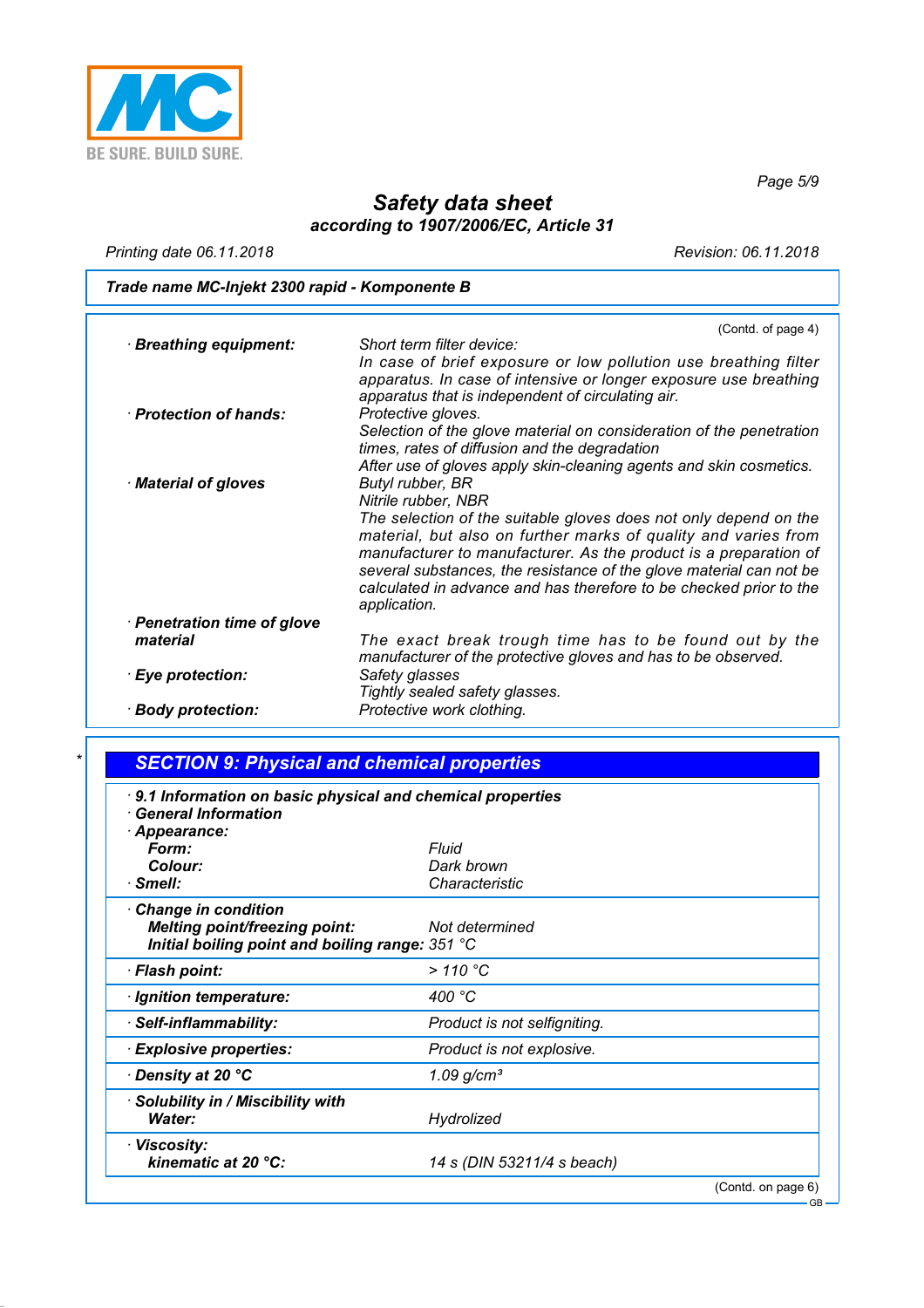

*Safety data sheet according to 1907/2006/EC, Article 31*

*Printing date 06.11.2018 Revision: 06.11.2018*

(Contd. of page 5)

*Page 6/9*

#### *Trade name MC-Injekt 2300 rapid - Komponente B*

*· 9.2 Other information No further relevant information available.*

#### *SECTION 10: Stability and reactivity*

*· 10.1 Reactivity No further relevant information available. · 10.2 Chemical stability · Thermal decomposition / conditions to be avoided: No decomposition if used according to specifications. · 10.3 Possibility of hazardous reactions Reacts with amines · 10.4 Conditions to avoid No further relevant information available. · 10.5 Incompatible materials: No further relevant information available. · 10.6 Hazardous decomposition products: No dangerous decomposition products known*

## *\* SECTION 11: Toxicological information*

*· 11.1 Information on toxicological effects*

*· Acute toxicity Harmful if inhaled.*

*· LD/LC50 values that are relevant for classification:*

*101-68-8 diphenylmethane-4,4'-di-isocyanante*

*Oral LD50 >2,000 mg/kg (Ratte)*

*Dermal LD50 >9,400 mg/kg (Kaninchen)*

*· Primary irritant effect:*

*· Skin corrosion/irritation Causes skin irritation.*

- *· Serious eye damage/irritation Causes serious eye irritation.*
- *· Respiratory or skin sensitisation May cause allergy or asthma symptoms or breathing difficulties if inhaled. May cause an allergic skin reaction. · CMR effects (carcinogenity, mutagenicity and toxicity for reproduction)*

*· Germ cell mutagenicity Based on available data, the classification criteria are not met.*

- *· Carcinogenicity Suspected of causing cancer. · Reproductive toxicity Based on available data, the classification criteria are not met. May cause respiratory irritation. · STOT-repeated exposure May cause damage to organs through prolonged or repeated exposure.*
- *· Aspiration hazard Based on available data, the classification criteria are not met.*

#### *\* SECTION 12: Ecological information*

- *· 12.1 Toxicity*
- 

*· Aquatic toxicity: No further relevant information available.*

(Contd. on page 7)

GB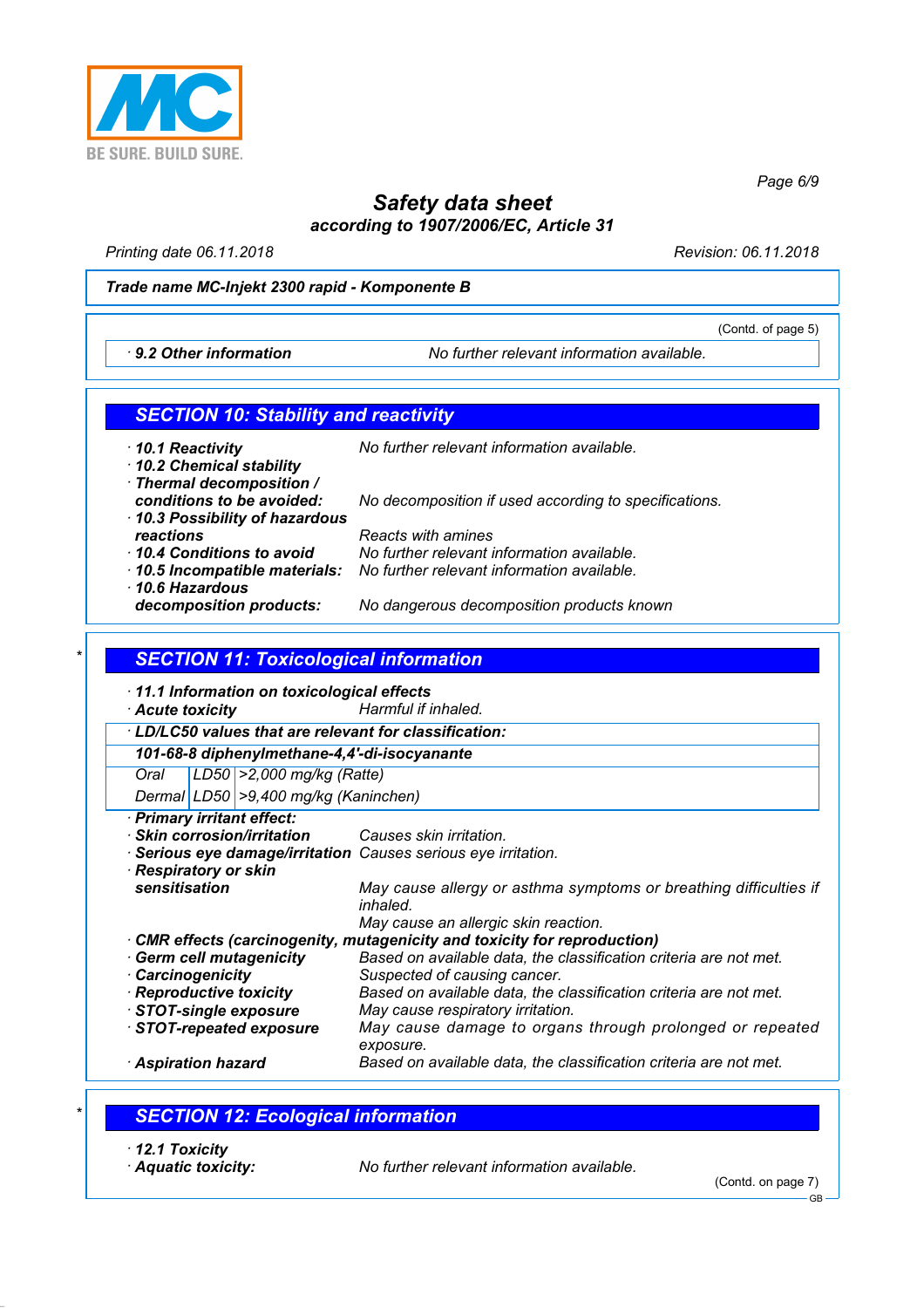

*Page 7/9*

GB

# *Safety data sheet according to 1907/2006/EC, Article 31*

*Printing date 06.11.2018 Revision: 06.11.2018*

#### *Trade name MC-Injekt 2300 rapid - Komponente B*

|                                         | (Contd. of page 6)                                                |
|-----------------------------------------|-------------------------------------------------------------------|
| $\cdot$ 12.2 Persistence and            |                                                                   |
| degradability                           | No further relevant information available.                        |
| 12.3 Bioaccumulative                    |                                                                   |
| potential                               | No further relevant information available.                        |
| 12.4 Mobility in soil                   | No further relevant information available.                        |
| Additional ecological information:      |                                                                   |
| · General notes:                        | Do not allow product to reach ground water, water bodies or       |
|                                         | sewage system.                                                    |
|                                         | Danger to drinking water if even small quantities leak into soil. |
| 12.5 Results of PBT and vPvB assessment |                                                                   |
| · PBT:                                  | Not applicable.                                                   |
| $\cdot$ vPvB:                           | Not applicable.                                                   |
| 12.6 Other adverse effects              | No further relevant information available.                        |
|                                         |                                                                   |

## *\* SECTION 13: Disposal considerations*

|                        | 13.1 Waste treatment methods<br>Must not be disposed of together with household garbage. Do not<br>$\cdot$ Recommendation<br>allow product to reach sewage system.                |  |
|------------------------|-----------------------------------------------------------------------------------------------------------------------------------------------------------------------------------|--|
|                        | · European waste catalogue                                                                                                                                                        |  |
|                        | 08 00 00 WASTES FROM THE MANUFACTURE, FORMULATION, SUPPLY AND USE (MFSU)<br>OF COATINGS (PAINTS, VARNISHES AND VITREOUS ENAMELS), ADHESIVES,<br><b>SEALANTS AND PRINTING INKS</b> |  |
| <i><b>08 01 00</b></i> | wastes from MFSU and removal of paint and varnish                                                                                                                                 |  |
| 08 01 11               | waste paint and varnish containing organic solvents or other dangerous substances                                                                                                 |  |

*· Uncleaned packagings:*

*Empty contaminated packagings thoroughly. They can be recycled after thorough and proper cleaning.*

| $\cdot$ 14.1 UN-Number          |      |  |
|---------------------------------|------|--|
| · ADR, ADN, IMDG, IATA          | Void |  |
| 14.2 UN proper shipping name    |      |  |
| · ADR, ADN, IMDG, IATA          | Void |  |
| 14.3 Transport hazard class(es) |      |  |
| · ADR, ADN, IMDG, IATA          |      |  |
| ∙ Class                         | Void |  |
| 14.4 Packing group              |      |  |
| ADR, IMDG, IATA                 | Void |  |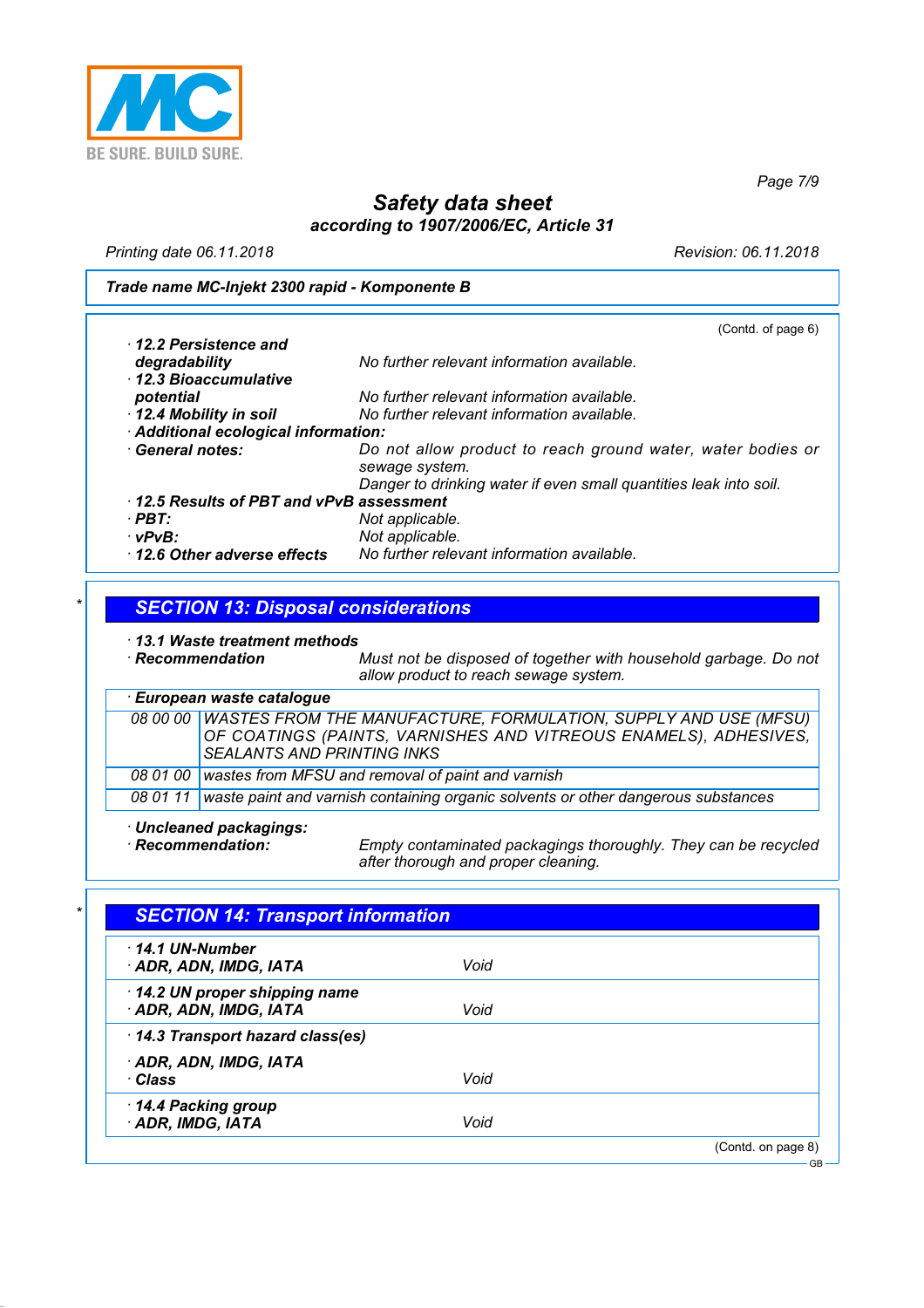

*Safety data sheet*

*according to 1907/2006/EC, Article 31*

*Printing date 06.11.2018 Revision: 06.11.2018*

*Page 8/9*

#### *Trade name MC-Injekt 2300 rapid - Komponente B*

|                                                                            |                 | (Contd. of page 7) |
|----------------------------------------------------------------------------|-----------------|--------------------|
| 14.5 Environmental hazards:<br>· Marine pollutant:                         | No              |                    |
| 14.6 Special precautions for user                                          | Not applicable. |                    |
| 14.7 Transport in bulk according to Annex II<br>of Marpol and the IBC Code | Not applicable. |                    |
| UN "Model Regulation":                                                     | Void            |                    |

## *\* SECTION 15: Regulatory information*

*· 15.1 Safety, health and environmental regulations/legislation specific for the substance or mixture*

*· REGULATION (EC) No*

*· 15.2 Chemical safety*

*1907/2006 ANNEX XVII Conditions of restriction: 3, 56a*

*assessment: A Chemical Safety Assessment has not been carried out.*

#### *\* SECTION 16: Other information*

*These data are based on our present knowledge. However, they shall not constitute a guarantee for any specific product features and shall not establish a legally valid contractual relationship.*

| · Relevant phrases                                                               | H315 Causes skin irritation.<br>H317 May cause an allergic skin reaction.<br>H319 Causes serious eye irritation.<br>H332 Harmful if inhaled.<br>H334 May cause allergy or asthma symptoms or breathing<br>difficulties if inhaled.<br>H335 May cause respiratory irritation.                                                                                       |
|----------------------------------------------------------------------------------|--------------------------------------------------------------------------------------------------------------------------------------------------------------------------------------------------------------------------------------------------------------------------------------------------------------------------------------------------------------------|
|                                                                                  | H351 Suspected of causing cancer.<br>H373 May cause damage to organs through prolonged or repeated<br>exposure.                                                                                                                                                                                                                                                    |
| · Department issuing data<br>specification sheet:<br>Abbreviations and acronyms: | Environment protection department.<br>RID: Règlement international concernant le transport des marchandises<br>dangereuses par chemin de fer (Regulations Concerning the International<br>Transport of Dangerous Goods by Rail)<br>ICAO: International Civil Aviation Organisation                                                                                 |
|                                                                                  | ADR: Accord européen sur le transport des marchandises dangereuses par Route<br>(European Agreement concerning the International Carriage of Dangerous Goods<br>by Road)<br>IMDG: International Maritime Code for Dangerous Goods<br>IATA: International Air Transport Association<br>GHS: Globally Harmonised System of Classification and Labelling of Chemicals |
|                                                                                  | <b>EINECS: European Inventory of Existing Commercial Chemical Substances</b><br><b>ELINCS: European List of Notified Chemical Substances</b><br>CAS: Chemical Abstracts Service (division of the American Chemical Society)<br>LC50: Lethal concentration, 50 percent<br>LD50: Lethal dose, 50 percent                                                             |
|                                                                                  | (Contd. on page 9)                                                                                                                                                                                                                                                                                                                                                 |

GB